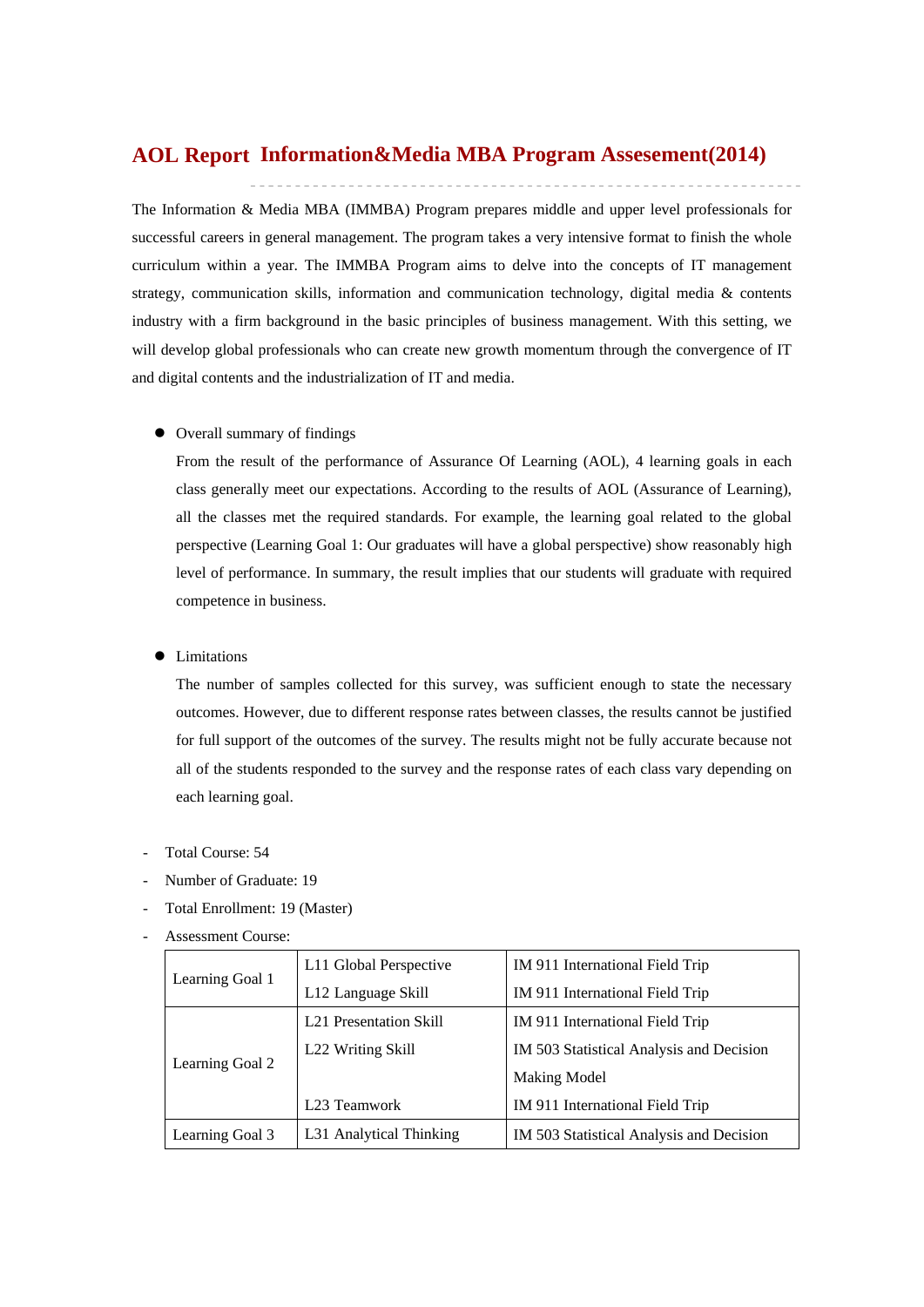|                 |                                 | <b>Making Model</b>                      |  |
|-----------------|---------------------------------|------------------------------------------|--|
|                 | L32 Strategic Thinking          | IM 503 Statistical Analysis and Decision |  |
|                 |                                 | Making Model                             |  |
|                 | L41 IT and Media Industry       | IM 503 Statistical Analysis and Decision |  |
| Learning Goal 4 | Specific Knowledge              | Making Model                             |  |
|                 | L42 IT and Media Industry       | IM 503 Statistical Analysis and Decision |  |
|                 | <b>Business Problem Solving</b> | <b>Making Model</b>                      |  |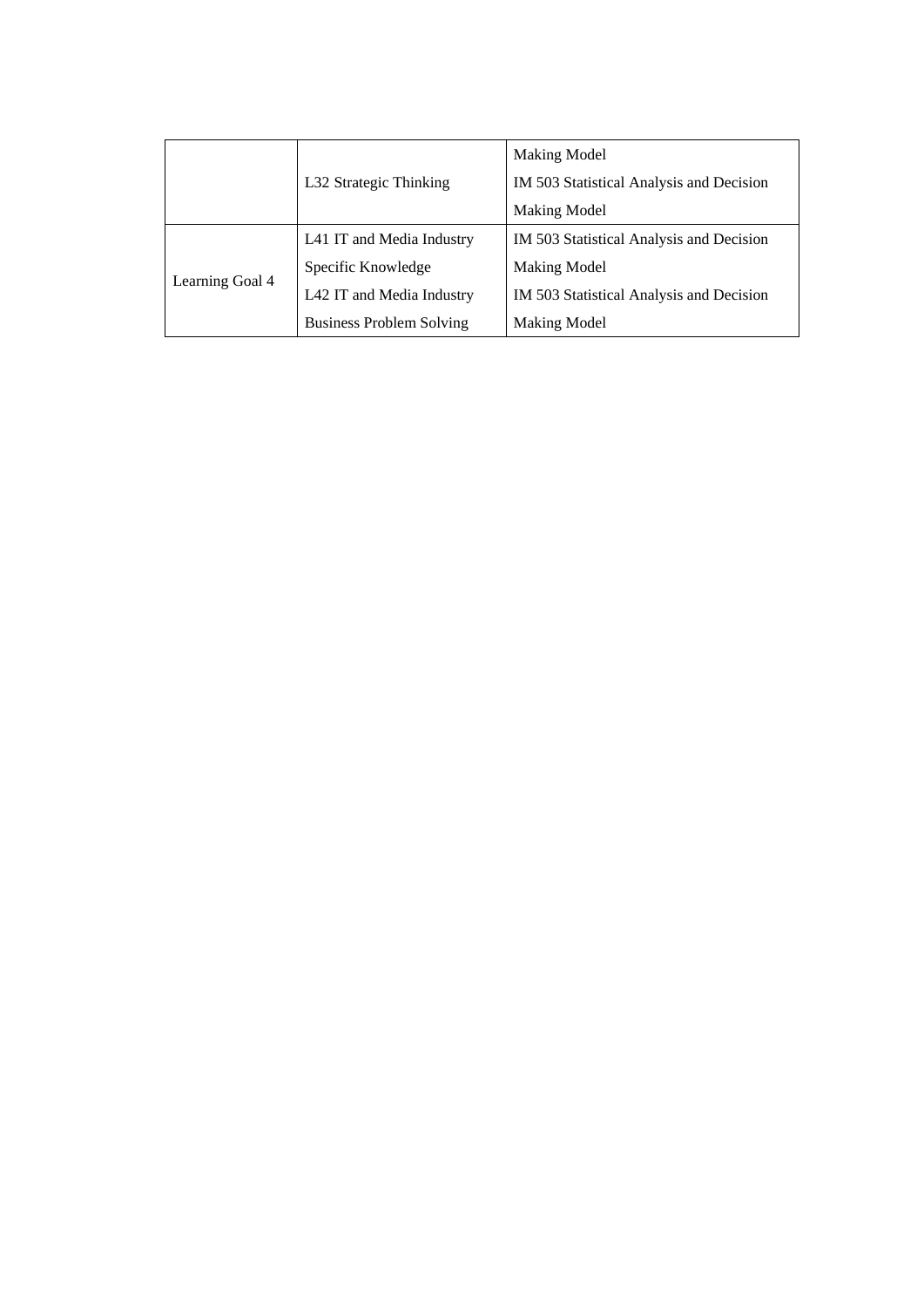# *Overview of assessment*

## **Information&Media MBA Program Assessment: Learning Goal 1**

### **Learning Goal: Our graduates will have a global perspective.**

| <b>Sample</b>       | <b>Methods</b>                                    |
|---------------------|---------------------------------------------------|
| Student enrolled in | - (L11) Course-embedded                           |
| $IM911(N=17)$       | assignment evaluation by                          |
|                     | faculty                                           |
| $IM911(N=17)$       | (L12) Course-embedded<br>$\overline{\phantom{a}}$ |
|                     | assignment evaluation by                          |
|                     | faculty                                           |
|                     |                                                   |

#### Finding

**-** Using assessment rubric by faculty, average score for L11, L12 are 2.835, 2.627 respectively.

- Most students have necessary global perspectives. They are qualified enough for effective managers in the emerging global media and IT industry markets.

\* 1 (Fails to Meet Expectations) 2 (Meets Expectations) 3 (Exceed Expectation)

- L11, L12 meet expectations successfully.

\* Two out of 19 Information & Media MBA students took the Domestic Internship instead of International Field Trip (IM911).

## **Information&Media MBA Program Assessment: Learning Goal 2**

### **Learning Goal: our graduates will be effective communicators.**

| <b>Learning Objective</b>                                                                          | <b>Sample</b>                        | <b>Methods</b>                                                   |
|----------------------------------------------------------------------------------------------------|--------------------------------------|------------------------------------------------------------------|
| (L21) Our students will deliver effective<br>presentation accompanied with proper                  | Student enrolled in<br>$IM911(N=17)$ | - (L21) Course-embedded<br>presentation evaluation by<br>faculty |
| media technology.<br>(L22) Our student will produce professional<br>business documents.            | $IM503(N=19)$                        | - (L22) Course-embedded<br>assignment evaluation by              |
| (L23) Our students will demonstrate<br>effective interpersonal communication in a<br>team setting. | $IM911(N=17)$                        | faculty<br>- (L23) Course-embedded<br>team presentation          |
|                                                                                                    |                                      | evaluation by faculty                                            |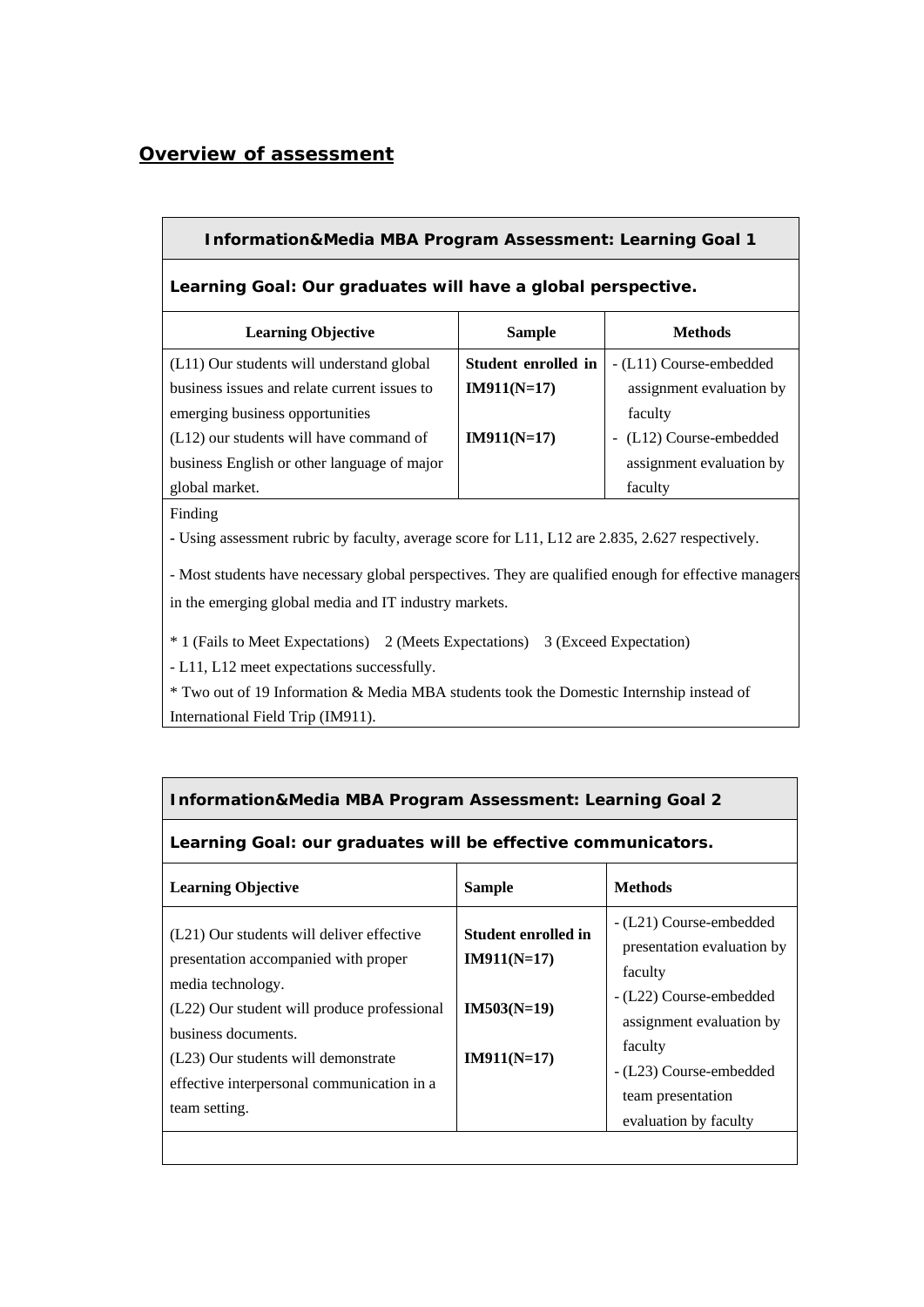Finding

- Using assessment rubric by faculty, average scores for L21, L22, L23 are 2.697, 2.539, 2.838 respectively (meet the expectation).

- Most students produce professional business documents and deliver effective presentations. They become effective communicators, especially through the process of analyzing big data related team project presentation

\* 1 (Fails to Meet Expectations) 2 (Meets Expectations) 3 (Exceed Expectation)

- Most Information & Media MBA students have powerful leadership and team building capability. \* Two out of 19 Information & Media MBA students took the Domestic Internship instead of International Field Trip (IM911).

**Information&Media MBA Program Assessment: Learning Goal 3** 

**Learning Goal: Our graduates will be able to strategically analyze business cases and integrate different disciplines in solving business problems.**

| <b>Learning Objective</b>                                                                                                          | <b>Sample</b>                               | <b>Methods</b>                                                 |
|------------------------------------------------------------------------------------------------------------------------------------|---------------------------------------------|----------------------------------------------------------------|
| (L31) Our students will use appropriate<br>analytical techniques to solve business<br>problems and will demonstrate the ability of | <b>Student enrolled in</b><br>$IM503(N=19)$ | - (L31) Course-embedded<br>test evaluation by faculty          |
| sound business judgment<br>(L32) Our students will synthesize different<br>discipline areas.                                       | $IM503(N=19)$                               | - (L32) Course-embedded<br>assignment evaluation by<br>faculty |

Finding

**-** Using assessment rubric by faculty, average scores for L31, L32 are 2.602, 2.491 respectively.

- Most Information & Media MBA students are able to strategically and cross -disciplinarily analyze complex business cases and employ appropriate analytical tools in solving demanding business problems.

\* 1 (Fails to Meet Expectations) 2 (Meets Expectations) 3 (Exceed Expectation)

**-** L31, L32 meet expectations successfully.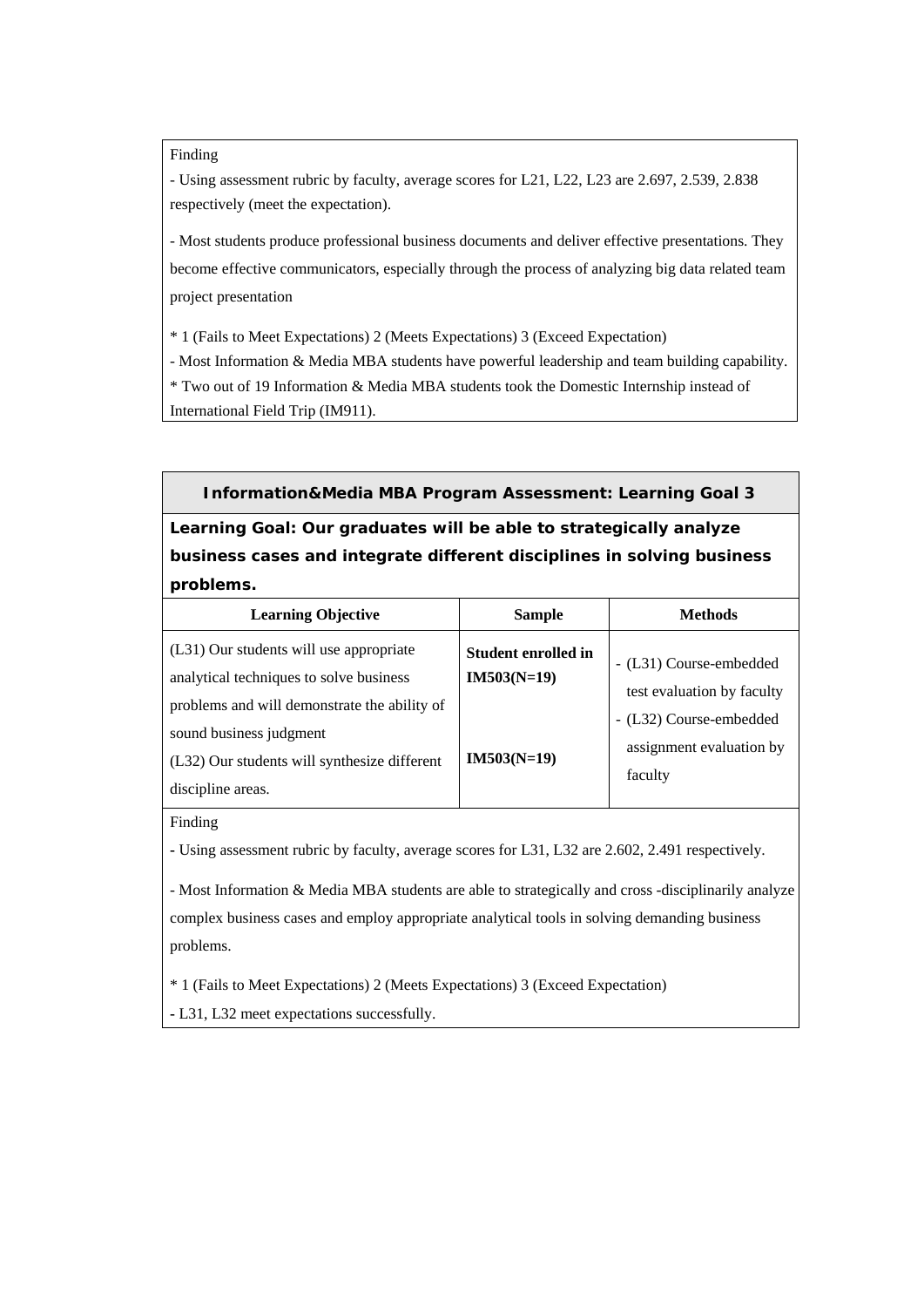## **Information&Media MBA Program Assessment: Learning Goal 4**

**Learning Goal: Our graduates will develop professional skills and exhibit professional competencies.** 

| <b>Sample</b>                               | <b>Methods</b>                                                   |
|---------------------------------------------|------------------------------------------------------------------|
| <b>Student enrolled in</b><br>$IM503(N=19)$ | - (L41) Course-embedded<br>presentation evaluation by<br>faculty |
| <b>Student enrolled in</b>                  | - (L42) Course-embedded                                          |
| $IM503(N=19)$                               | presentation evaluation by<br>faculty                            |
|                                             |                                                                  |

Finding

**-** Using assessment rubric by faculty, average scores for L41, L42 are 2.632, 2632 respectively.

- Most Information & Media MBA students have professional competency in IT management strategy, communication skills, information and communication technology, digital media & contents industry, and data analysis skills.

\* 1 (Fails to Meet Expectations) 2 (Meets Expectations) 3 (Exceed Expectation)

**-** L41, L42 meet expectations successfully.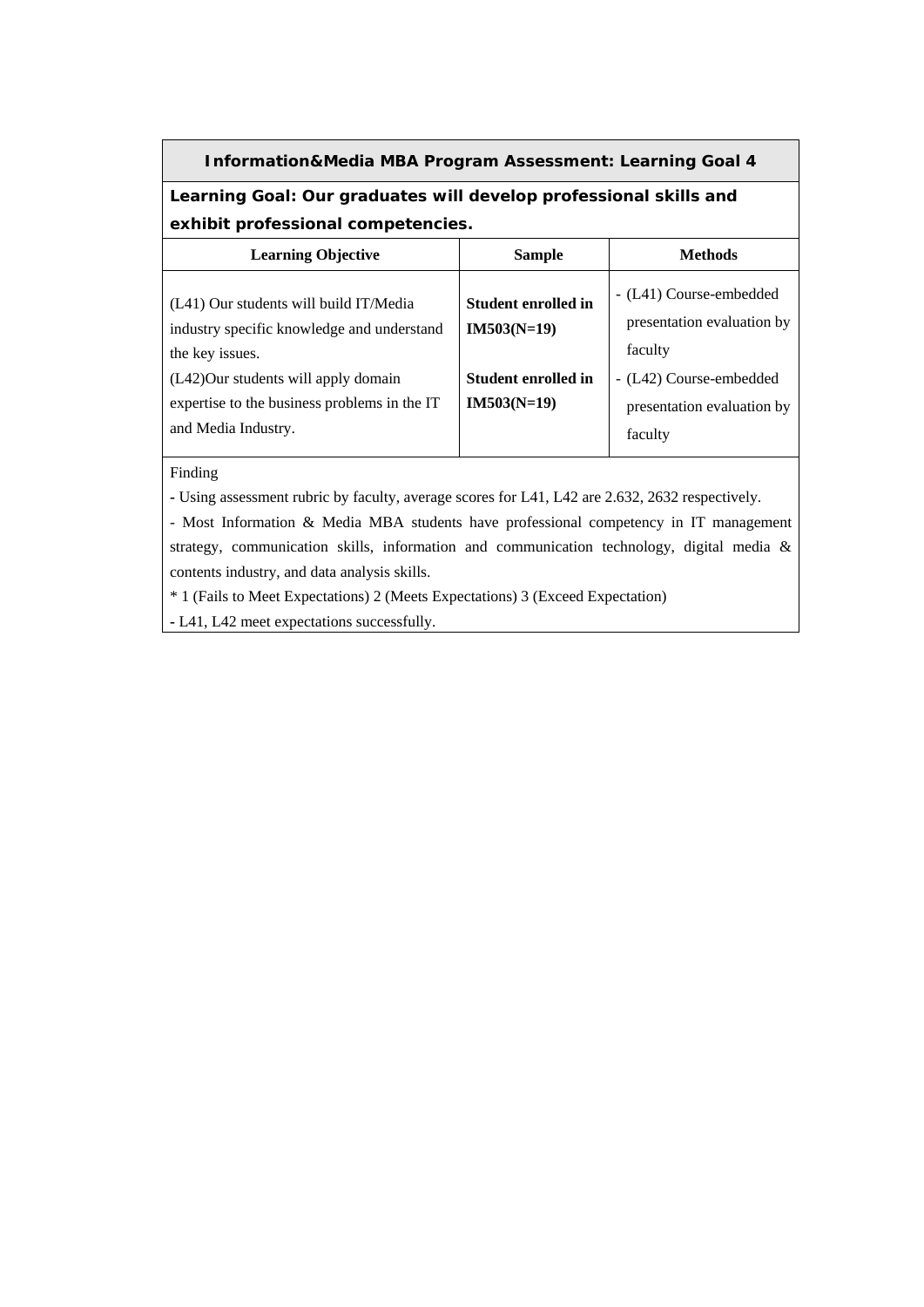| Assessment Learning Goal 1(L11): IM911 (N=17) |                                                                                          |                              |                                                            |                         |                                                        |  |  |  |  |
|-----------------------------------------------|------------------------------------------------------------------------------------------|------------------------------|------------------------------------------------------------|-------------------------|--------------------------------------------------------|--|--|--|--|
|                                               | <b>Global Perspective</b>                                                                |                              |                                                            |                         |                                                        |  |  |  |  |
|                                               | Skills to define global business issues and relate these to emerging business<br>$L11$ : |                              |                                                            |                         |                                                        |  |  |  |  |
| Student                                       |                                                                                          |                              | opportunities                                              |                         |                                                        |  |  |  |  |
| Number                                        | Identification<br>of global issues                                                       | Analysis of<br>global issues | Application of<br>analysis to global<br>business situation | Cultural<br>differences | <b>Business Ethics</b><br>and Social<br>Responsibility |  |  |  |  |
| $\mathbf 1$                                   | 3                                                                                        | 3                            | 3                                                          | 3                       | 3                                                      |  |  |  |  |
| $\overline{2}$                                | 3                                                                                        | 3                            | 3                                                          | 3                       | 3                                                      |  |  |  |  |
| $\mathfrak{Z}$                                | 3                                                                                        | $\overline{c}$               | $\overline{2}$                                             | $\overline{2}$          | 3                                                      |  |  |  |  |
| 4                                             | 3                                                                                        | 3                            | 3                                                          | 3                       | 3                                                      |  |  |  |  |
| $\mathfrak s$                                 | 3                                                                                        | 3                            | 3                                                          | $\mathfrak{Z}$          | 3                                                      |  |  |  |  |
| 6                                             | 3                                                                                        | 3                            | 3                                                          | 3                       | 3                                                      |  |  |  |  |
| $\boldsymbol{7}$                              | 3                                                                                        | 3                            | 3                                                          | 3                       | $\overline{3}$                                         |  |  |  |  |
| 8                                             | $\overline{c}$                                                                           | $\overline{c}$               | $\overline{c}$                                             | $\mathfrak{Z}$          | 3                                                      |  |  |  |  |
| 9                                             | $\overline{c}$                                                                           | $\mathfrak{2}$               | $\overline{2}$                                             | $\overline{2}$          | 3                                                      |  |  |  |  |
| $10\,$                                        | 3                                                                                        | $\mathfrak{Z}$               | $\mathfrak{Z}$                                             | 3                       | $\overline{3}$                                         |  |  |  |  |
| 11                                            | $\overline{2}$                                                                           | $\overline{c}$               | $\overline{c}$                                             | $\overline{c}$          | 3                                                      |  |  |  |  |
| 12                                            | 3                                                                                        | 3                            | 3                                                          | 3                       | 3                                                      |  |  |  |  |
| 13                                            | 3                                                                                        | 3                            | 3                                                          | $\mathfrak{Z}$          | 3                                                      |  |  |  |  |
| 14                                            | 3                                                                                        | 3                            | $\mathfrak{Z}$                                             | 3                       | 3                                                      |  |  |  |  |
| 15                                            | 3                                                                                        | 3                            | 3                                                          | $\overline{3}$          | $\overline{3}$                                         |  |  |  |  |
| 16                                            | 3                                                                                        | 3                            | 3                                                          | $\mathfrak{Z}$          | $\overline{3}$                                         |  |  |  |  |
| 17                                            | 3                                                                                        | 3                            | 3                                                          | 3                       | 3                                                      |  |  |  |  |
| 3 Total                                       | 14                                                                                       | 13                           | 13                                                         | 14                      | $17\,$                                                 |  |  |  |  |
| 2 Total                                       | 3                                                                                        | $\overline{4}$               | $\overline{4}$                                             | $\mathfrak{Z}$          | $\boldsymbol{0}$                                       |  |  |  |  |
| 1 Total                                       | $\boldsymbol{0}$                                                                         | $\boldsymbol{0}$             | $\boldsymbol{0}$                                           | $\boldsymbol{0}$        | $\boldsymbol{0}$                                       |  |  |  |  |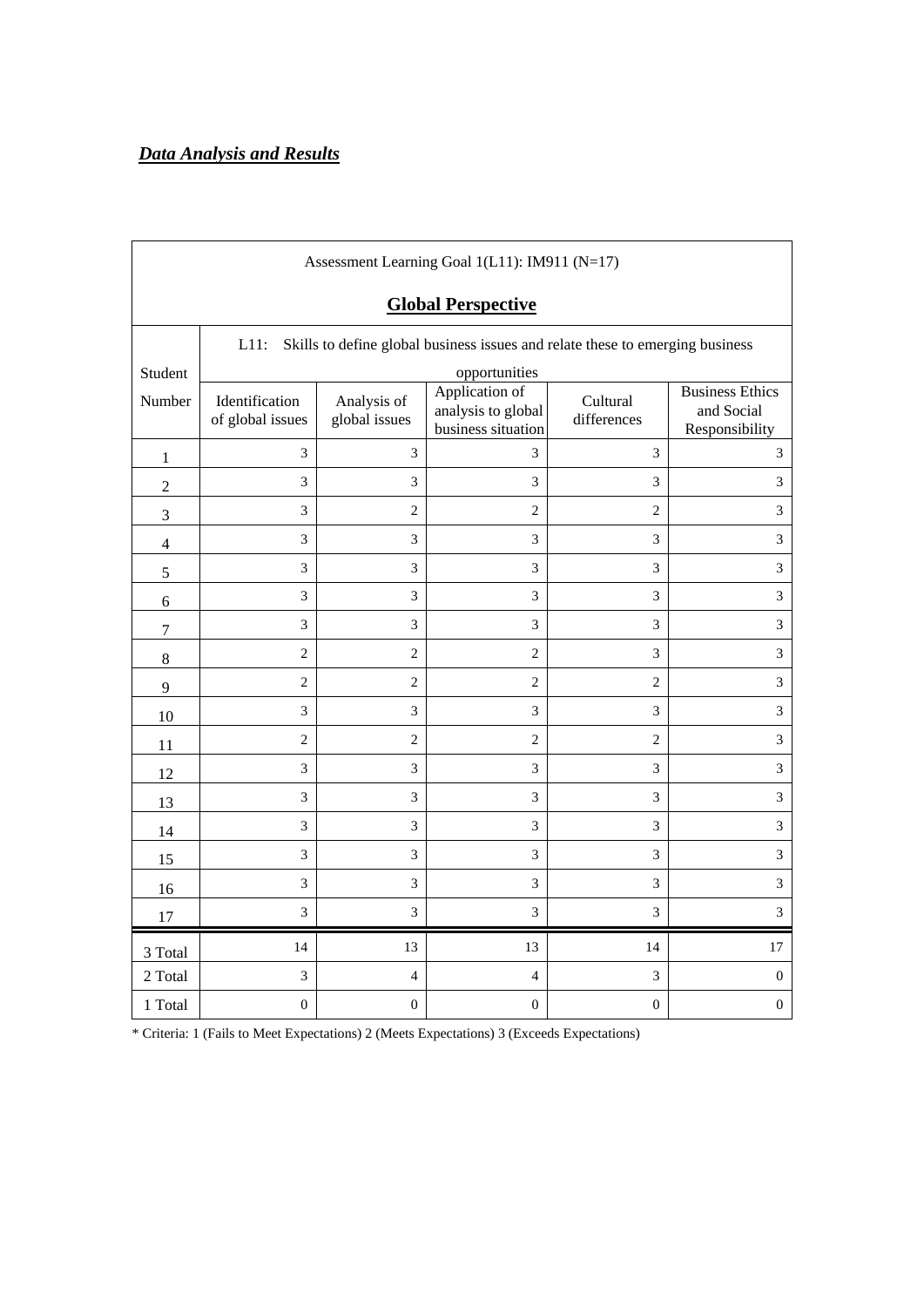| Assessment Learning Goal 1(L12): IM911 (N=17)<br><b>Global Perspective</b> |                                  |                  |                  |  |  |  |  |  |
|----------------------------------------------------------------------------|----------------------------------|------------------|------------------|--|--|--|--|--|
| Student                                                                    | L12: Command of business English |                  |                  |  |  |  |  |  |
| Number                                                                     | Knowledge                        | Comprehension    | Communication    |  |  |  |  |  |
| $\mathbf{1}$                                                               | $\mathfrak{Z}$                   | 3                | $\mathfrak{Z}$   |  |  |  |  |  |
| $\overline{2}$                                                             | $\mathfrak{Z}$                   | 3                | $\overline{2}$   |  |  |  |  |  |
| $\mathfrak{Z}$                                                             | $\overline{2}$                   | $\overline{2}$   | $\overline{2}$   |  |  |  |  |  |
| $\overline{4}$                                                             | $\overline{3}$                   | $\overline{3}$   | $\mathfrak{Z}$   |  |  |  |  |  |
| 5                                                                          | $\sqrt{2}$                       | $\sqrt{2}$       | $\sqrt{2}$       |  |  |  |  |  |
| 6                                                                          | $\mathfrak{Z}$                   | $\overline{3}$   | $\mathfrak{Z}$   |  |  |  |  |  |
| $\overline{7}$                                                             | $\overline{3}$                   | $\overline{3}$   | $\mathfrak{Z}$   |  |  |  |  |  |
| $\,8\,$                                                                    | $\overline{2}$                   | $\overline{2}$   | $\overline{2}$   |  |  |  |  |  |
| 9                                                                          | $\sqrt{2}$                       | $\sqrt{2}$       | $\sqrt{2}$       |  |  |  |  |  |
| 10                                                                         | $\overline{c}$                   | $\overline{c}$   | $\sqrt{2}$       |  |  |  |  |  |
| 11                                                                         | $\sqrt{2}$                       | $\sqrt{2}$       | $\sqrt{2}$       |  |  |  |  |  |
| 12                                                                         | 3                                | $\mathfrak{Z}$   | $\mathfrak{Z}$   |  |  |  |  |  |
| 13                                                                         | 3                                | $\overline{3}$   | $\mathfrak 3$    |  |  |  |  |  |
| 14                                                                         | $\mathfrak{Z}$                   | $\mathfrak{Z}$   | $\overline{3}$   |  |  |  |  |  |
| 15                                                                         | $\overline{3}$                   | $\mathfrak{Z}$   | $\overline{3}$   |  |  |  |  |  |
| 16                                                                         | $\mathfrak{Z}$                   | 3                | $\mathfrak{Z}$   |  |  |  |  |  |
| 17                                                                         | $\mathfrak{Z}$                   | $\mathfrak{Z}$   | $\overline{3}$   |  |  |  |  |  |
| 3 Total                                                                    | 11                               | $11\,$           | $10\,$           |  |  |  |  |  |
| 2 Total                                                                    | 6                                | $\sqrt{6}$       | $\boldsymbol{7}$ |  |  |  |  |  |
| 1 Total                                                                    | $\boldsymbol{0}$                 | $\boldsymbol{0}$ | $\boldsymbol{0}$ |  |  |  |  |  |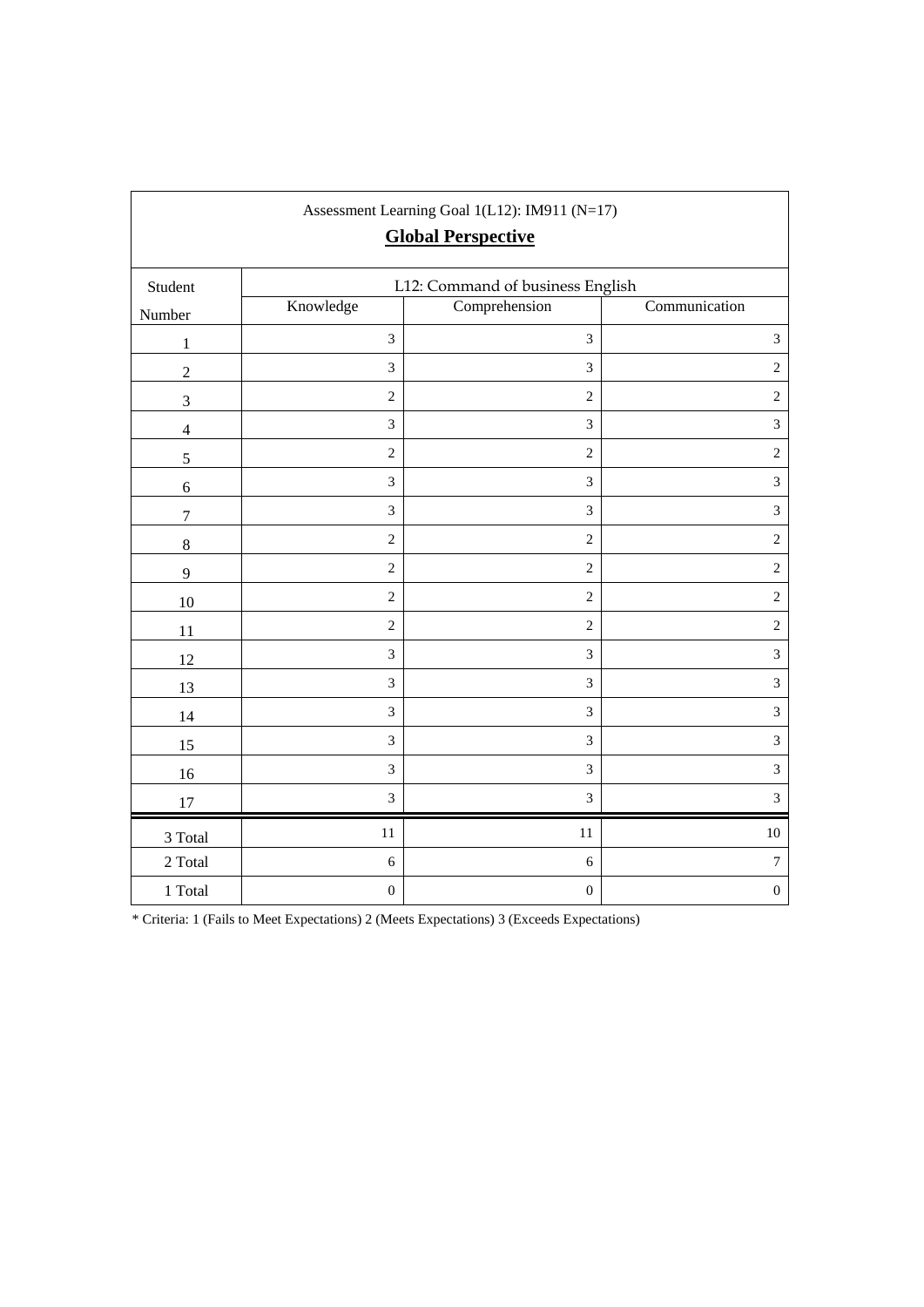|                         | $1.550055$ month Equating Sour $2(121)$ , $1.4711$ $(1.711)$<br><b>Communication</b> |                      |                              |                  |                      |                                              |                                   |
|-------------------------|--------------------------------------------------------------------------------------|----------------------|------------------------------|------------------|----------------------|----------------------------------------------|-----------------------------------|
| Student<br>Number       | <b>L21: Presentation Skill</b><br>Organization                                       | Quality of<br>slides | Voice<br>quality and<br>pace | Mannerisms       | Profession-<br>alism | Use of<br>media/rap<br>port with<br>audience | Ability to<br>answer<br>questions |
| $\mathbf{1}$            | $\mathfrak{Z}$                                                                       | $\mathfrak{Z}$       | $\overline{3}$               | $\mathfrak{Z}$   | 3                    | $\mathfrak{Z}$                               | $\overline{3}$                    |
| $\sqrt{2}$              | 3                                                                                    | 3                    | $\overline{3}$               | $\overline{2}$   | $\overline{2}$       | $\overline{2}$                               | $\overline{2}$                    |
| $\mathfrak{Z}$          | $\sqrt{2}$                                                                           | 3                    | $\overline{c}$               | $\overline{2}$   | $\sqrt{2}$           | $\overline{c}$                               | $\sqrt{2}$                        |
| $\overline{4}$          | 3                                                                                    | 3                    | 3                            | 3                | 3                    | $\overline{3}$                               | 3                                 |
| 5                       | 3                                                                                    | $\mathfrak{Z}$       | $\mathfrak{Z}$               | $\mathfrak{Z}$   | $\mathfrak{Z}$       | $\mathfrak{Z}$                               | $\overline{3}$                    |
| 6                       | 3                                                                                    | $\overline{3}$       | 3                            | 3                | 3                    | $\overline{3}$                               | $\overline{3}$                    |
| $\boldsymbol{7}$        | $\overline{3}$                                                                       | 3                    | 3                            | 3                | 3                    | $\overline{3}$                               | 3                                 |
| $\,8\,$                 | $\sqrt{2}$                                                                           | $\mathfrak{Z}$       | $\overline{c}$               | $\sqrt{2}$       | $\sqrt{2}$           | $\sqrt{2}$                                   | $\sqrt{2}$                        |
| $\overline{9}$          | $\overline{c}$                                                                       | $\overline{3}$       | $\overline{c}$               | $\overline{c}$   | $\overline{c}$       | $\overline{c}$                               | $\overline{2}$                    |
| 10                      | $\sqrt{2}$                                                                           | $\overline{2}$       | $\overline{c}$               | $\overline{2}$   | $\sqrt{2}$           | $\overline{c}$                               | $\sqrt{2}$                        |
| 11                      | $\overline{c}$                                                                       | $\overline{c}$       | $\overline{2}$               | $\overline{c}$   | $\overline{2}$       | $\overline{c}$                               | $\sqrt{2}$                        |
| 12                      | 3                                                                                    | $\mathfrak{Z}$       | $\mathfrak 3$                | $\mathfrak{Z}$   | $\mathfrak{Z}$       | $\mathfrak{Z}$                               | $\overline{3}$                    |
| 13                      | $\mathfrak{Z}$                                                                       | $\overline{3}$       | 3                            | 3                | 3                    | $\overline{3}$                               | 3                                 |
| 14                      | 3                                                                                    | 3                    | 3                            | 3                | 3                    | $\mathfrak{Z}$                               | 3                                 |
| 15                      | $\mathfrak{Z}$                                                                       | $\overline{3}$       | $\overline{3}$               | 3                | 3                    | $\overline{3}$                               | $\overline{3}$                    |
| 16                      | 3                                                                                    | 3                    | 3                            | 3                | 3                    | 3                                            | 3                                 |
| 17                      | 3                                                                                    | $\overline{3}$       | $\mathfrak{Z}$               | $\mathfrak{Z}$   | $\mathfrak{Z}$       | $\mathfrak{Z}$                               | $\overline{3}$                    |
| Total<br>3              | 12                                                                                   | 15                   | 12                           | $11\,$           | 11                   | 11                                           | $11\,$                            |
| Total<br>$\overline{2}$ | 5                                                                                    | $\overline{2}$       | 5                            | $\sqrt{6}$       | 6                    | 6                                            | $\sqrt{6}$                        |
| Total<br>1              | $\boldsymbol{0}$                                                                     | $\boldsymbol{0}$     | $\boldsymbol{0}$             | $\boldsymbol{0}$ | $\boldsymbol{0}$     | $\boldsymbol{0}$                             | $\boldsymbol{0}$                  |

Assessment Learning Goal 2(L21): IM911 (N=17)

 $\overline{\phantom{a}}$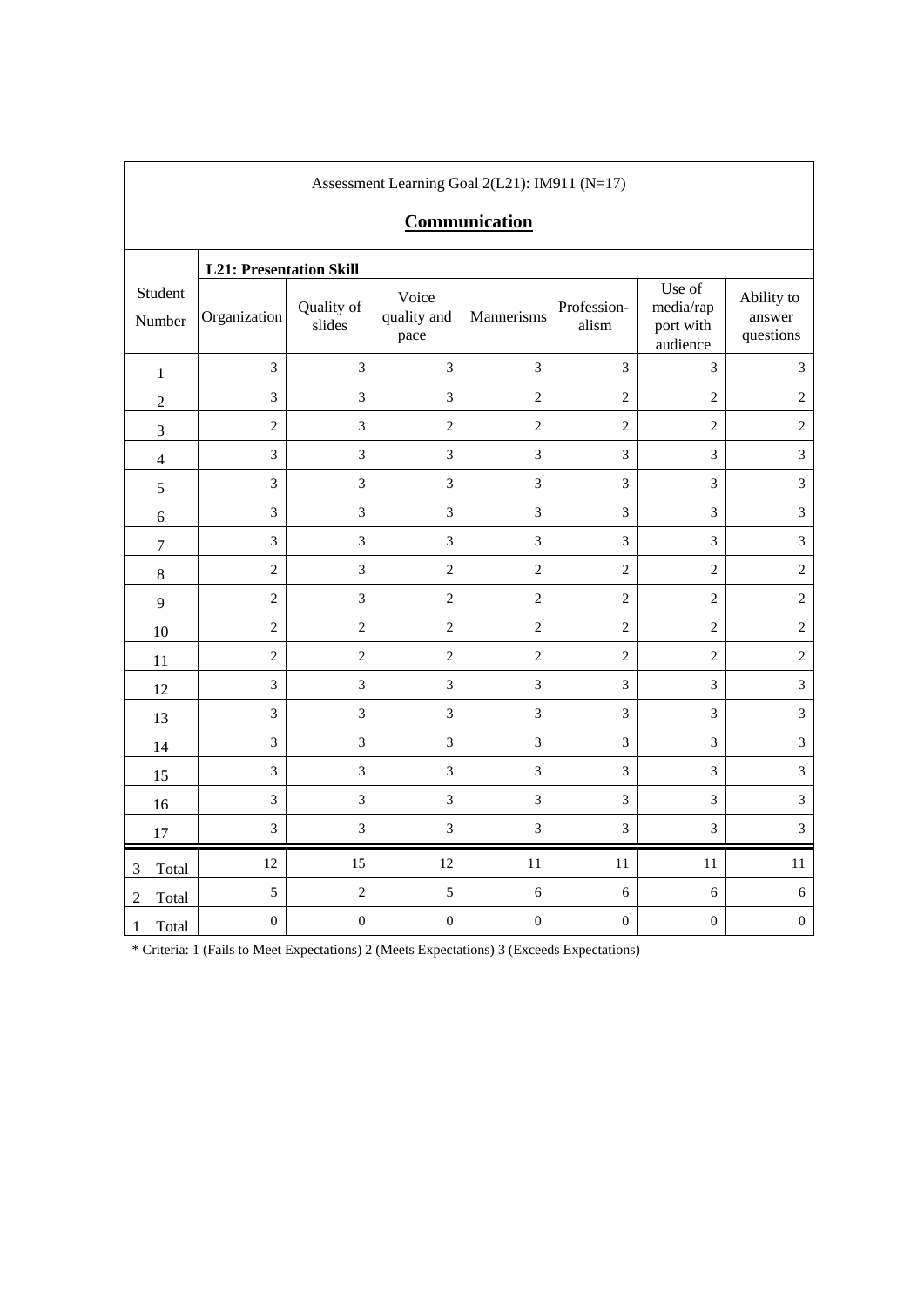| Assessment Learning Goal 2(L22): IM503 (N=19) |                                            |                                                  |                                       |                           |                                                                                            |                      |                                          |                      |  |
|-----------------------------------------------|--------------------------------------------|--------------------------------------------------|---------------------------------------|---------------------------|--------------------------------------------------------------------------------------------|----------------------|------------------------------------------|----------------------|--|
|                                               | Communication                              |                                                  |                                       |                           |                                                                                            |                      |                                          |                      |  |
|                                               | L22: Writing Skill                         |                                                  |                                       |                           |                                                                                            |                      |                                          |                      |  |
| Student<br>Number                             | Clear<br>introduction<br>and<br>background | Discipline-<br>related<br>concepts and<br>issues | Internally<br>consistent<br>arguments | Logic and<br>organization | Consistent<br>conclusions                                                                  | Style and<br>grammar | Effective<br>literature<br>search skills | Documents<br>sources |  |
| $\mathbf{1}$                                  | 3                                          | 3                                                | 3                                     | 3                         | 3                                                                                          | 3                    | 3                                        | 3                    |  |
| $\overline{2}$                                | $\overline{c}$                             | $\overline{c}$                                   | 3                                     | 3                         | 3                                                                                          | 3                    | 3                                        | 3                    |  |
| 3                                             | 2                                          | $\overline{c}$                                   | $\mathfrak{Z}$                        | 3                         | 3                                                                                          | 3                    | 2                                        | 2                    |  |
| $\overline{4}$                                | $\overline{c}$                             | $\overline{2}$                                   | $\overline{c}$                        | $\overline{c}$            | $\,2$                                                                                      | $\overline{c}$       | $\overline{c}$                           | 2                    |  |
| 5                                             | 3                                          | 3                                                | 3                                     | 3                         | 3                                                                                          | 3                    | 3                                        | 3                    |  |
| 6                                             | $\overline{c}$                             | $\overline{c}$                                   | 3                                     | 3                         | 3                                                                                          | 3                    | 3                                        | 3                    |  |
| 7                                             | 3                                          | 3                                                | 3                                     | $\overline{c}$            | $\overline{c}$                                                                             | 3                    | 3                                        | 3                    |  |
| $8\,$                                         | $\overline{c}$                             | $\overline{c}$                                   | 3                                     | 3                         | 3                                                                                          | 3                    | $\overline{c}$                           | 3                    |  |
| 9                                             | 3                                          | 3                                                | 3                                     | 3                         | 3                                                                                          | 3                    | 3                                        | 3                    |  |
| 10                                            | 3                                          | 3                                                | 3                                     | 3                         | 3                                                                                          | 3                    | 3                                        | 3                    |  |
| 11                                            | $\overline{c}$                             | $\overline{c}$                                   | $\overline{c}$                        | $\overline{c}$            | $\overline{c}$                                                                             | $\overline{c}$       | $\overline{c}$                           | $\overline{c}$       |  |
| 12                                            | $\overline{c}$                             | 3                                                | 3                                     | $\overline{c}$            | $\mathfrak{2}$                                                                             | $\overline{c}$       | 3                                        | 3                    |  |
| 13                                            | $\overline{c}$                             | $\overline{c}$                                   | $\overline{c}$                        | $\overline{c}$            | $\overline{c}$                                                                             | $\overline{2}$       | $\overline{c}$                           | $\overline{c}$       |  |
| 14                                            | $\overline{\mathbf{c}}$                    | 2                                                | $\mathfrak{Z}$                        | 3                         | 3                                                                                          | 3                    | 3                                        | 3                    |  |
| 15                                            | $\overline{c}$                             | $\overline{c}$                                   | $\overline{c}$                        | $\overline{c}$            | $\mathfrak{2}$                                                                             | $\overline{c}$       | $\overline{c}$                           | 2                    |  |
| 16                                            | $\overline{c}$                             | $\overline{c}$                                   | $\overline{c}$                        | $\overline{c}$            | $\overline{2}$                                                                             | $\overline{c}$       | $\overline{c}$                           | $\sqrt{2}$           |  |
| 17                                            | 3                                          | $\overline{c}$                                   | $\overline{c}$                        | 3                         | 3                                                                                          | 3                    | 3                                        | 3                    |  |
| 18                                            | $\overline{c}$                             | $\overline{c}$                                   | $\overline{c}$                        | $\overline{c}$            | $\overline{c}$                                                                             | $\overline{c}$       | 2                                        | $\overline{c}$       |  |
| 19                                            | 3                                          | 3                                                | 3                                     | 3                         | $\sqrt{2}$                                                                                 | 3                    | 3                                        | $\mathfrak{Z}$       |  |
| Total<br>3                                    | 7                                          | $\boldsymbol{7}$                                 | 12                                    | 11                        | $10\,$                                                                                     | 12                   | $11\,$                                   | 12                   |  |
| $\overline{c}$<br>Total                       | 12                                         | 12                                               | 7                                     | 8                         | $\overline{9}$                                                                             | 7                    | $8\,$                                    | $\overline{7}$       |  |
| Total<br>1                                    | $\boldsymbol{0}$                           | $\boldsymbol{0}$                                 | $\boldsymbol{0}$                      | $\boldsymbol{0}$          | $\boldsymbol{0}$                                                                           | $\boldsymbol{0}$     | $\boldsymbol{0}$                         | $\boldsymbol{0}$     |  |
|                                               |                                            |                                                  |                                       |                           | * Criteria: 1 (Fails to Meet Expectations) 2 (Meets Expectations) 3 (Exceeds Expectations) |                      |                                          |                      |  |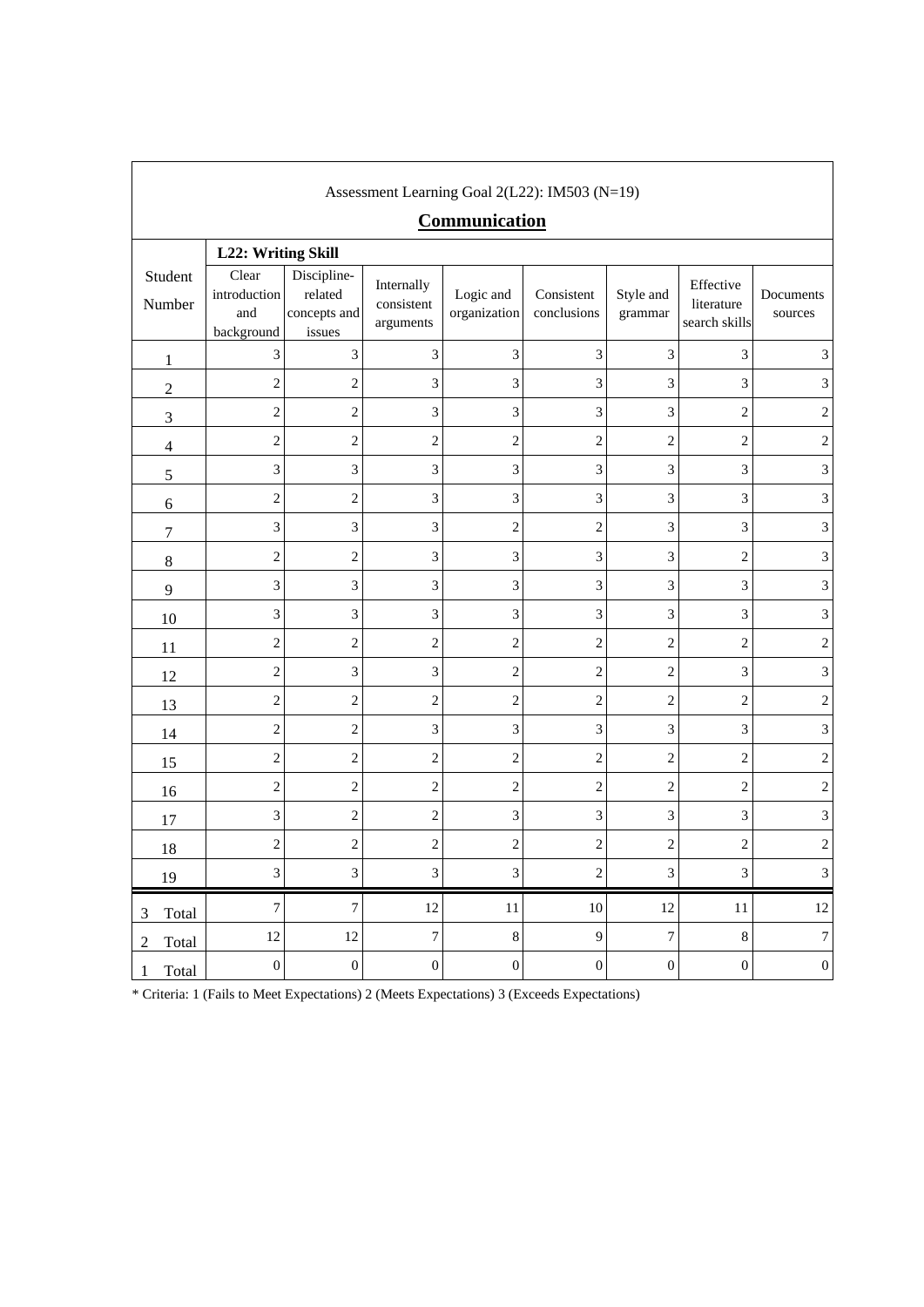| Assessment Learning Goal 2(L23): IM911 (N=17, 3 Teams) |                   |                  |                                                                  |                  |                             |  |  |  |  |
|--------------------------------------------------------|-------------------|------------------|------------------------------------------------------------------|------------------|-----------------------------|--|--|--|--|
|                                                        |                   |                  | Communication                                                    |                  |                             |  |  |  |  |
|                                                        | L23: Teamwork     |                  |                                                                  |                  |                             |  |  |  |  |
| Team<br>Number                                         | Student<br>Number | Commitment       | <b>Balance between</b><br>task and<br>interpersonal<br>relations | Contributions    | Stays on track              |  |  |  |  |
|                                                        | $\,1$             | 3                | $\mathfrak{Z}$                                                   | 3                | $\ensuremath{\mathfrak{Z}}$ |  |  |  |  |
|                                                        | $\boldsymbol{2}$  | $\overline{c}$   | $\overline{c}$                                                   | $\overline{c}$   | 3                           |  |  |  |  |
|                                                        | $\mathfrak{Z}$    | 3                | 3                                                                | 3                | 3                           |  |  |  |  |
| $\mathbf{1}$                                           | $\overline{4}$    | $\mathfrak{Z}$   | 3                                                                | 3                | 3                           |  |  |  |  |
|                                                        | 5                 | 3                | 3                                                                | 3                | 3                           |  |  |  |  |
|                                                        | 6                 | $\overline{3}$   | 3                                                                | 3                | 3                           |  |  |  |  |
|                                                        | $\boldsymbol{7}$  | $\overline{3}$   | 3                                                                | 3                | 3                           |  |  |  |  |
|                                                        | $8\,$             | $\overline{3}$   | $\mathfrak{Z}$                                                   | 3                | $\mathfrak{Z}$              |  |  |  |  |
| $\overline{2}$                                         | 9                 | $\overline{3}$   | 3                                                                | 3                | 3                           |  |  |  |  |
|                                                        | $10\,$            | 3                | $\mathfrak{Z}$                                                   | 3                | $\mathfrak{Z}$              |  |  |  |  |
|                                                        | 11                | $\overline{2}$   | $\overline{c}$                                                   | $\overline{c}$   | $\sqrt{2}$                  |  |  |  |  |
|                                                        | 12                | 3                | $\overline{3}$                                                   | 3                | $\ensuremath{\mathfrak{Z}}$ |  |  |  |  |
|                                                        | 13                | 3                | 3                                                                | 3                | $\mathfrak 3$               |  |  |  |  |
|                                                        | 14                | $\overline{3}$   | 3                                                                | 3                | $\mathfrak 3$               |  |  |  |  |
| $\mathfrak{B}$                                         | 15                | $\overline{3}$   | 3                                                                | 3                | 3                           |  |  |  |  |
|                                                        | 16                | $\overline{3}$   | 3                                                                | 3                | 3                           |  |  |  |  |
|                                                        | 17                | $\overline{c}$   | $\overline{c}$                                                   | $\overline{c}$   | $\sqrt{2}$                  |  |  |  |  |
| $\mathfrak{Z}$                                         | Total             | 14               | 14                                                               | 14               | 15                          |  |  |  |  |
| $\overline{2}$                                         | Total             | 3                | 3                                                                | 3                | $\mathbf{2}$                |  |  |  |  |
| 1                                                      | Total             | $\boldsymbol{0}$ | $\boldsymbol{0}$                                                 | $\boldsymbol{0}$ | $\boldsymbol{0}$            |  |  |  |  |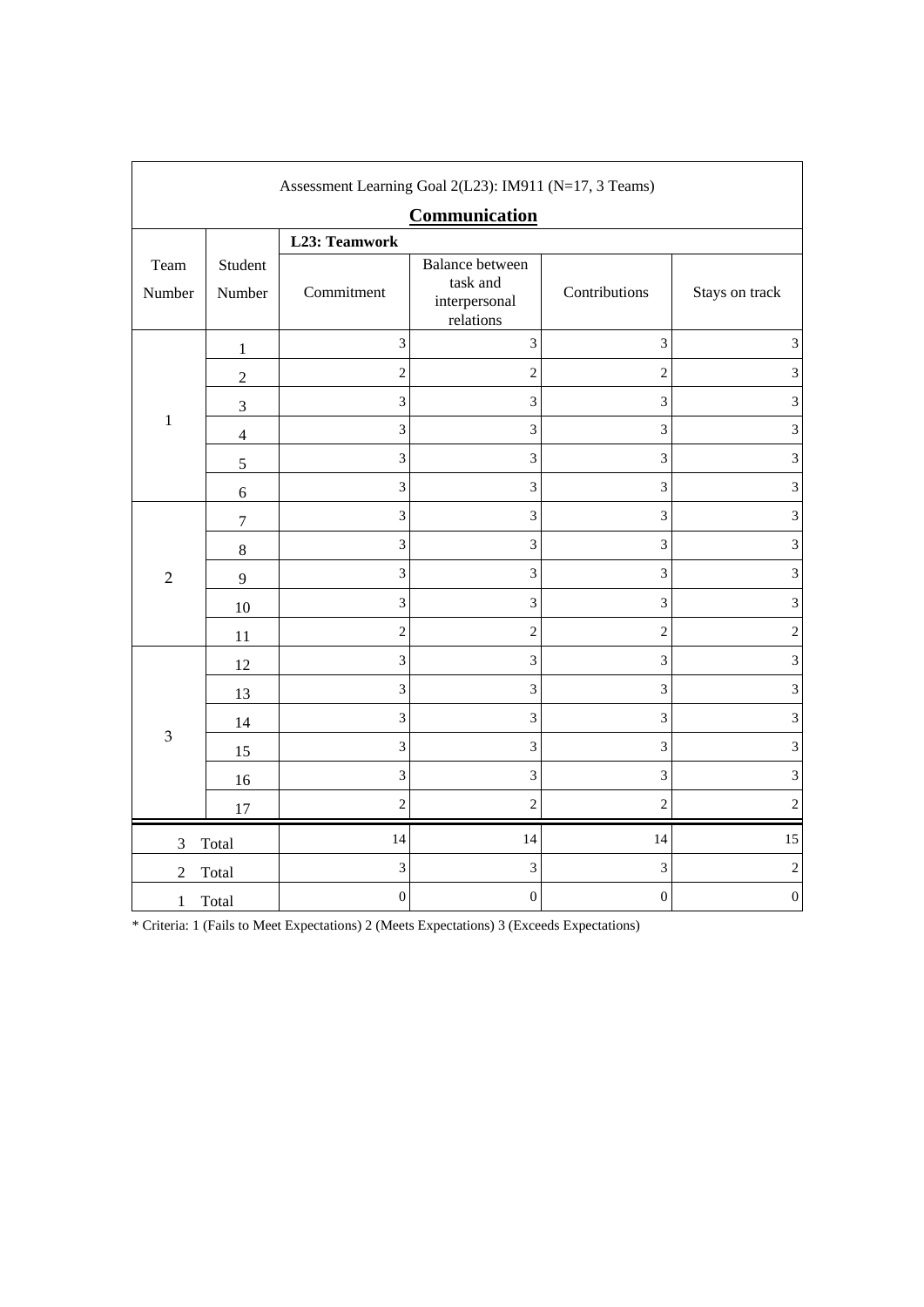| Assessment Learning Goal 3(L31): IM503 (N=19) |                                                               |                                                           |                                         |                                                    |                         |                                                                                  |                             |  |  |
|-----------------------------------------------|---------------------------------------------------------------|-----------------------------------------------------------|-----------------------------------------|----------------------------------------------------|-------------------------|----------------------------------------------------------------------------------|-----------------------------|--|--|
|                                               | <b>Strategic Thinking &amp; Cross-disciplinary Competency</b> |                                                           |                                         |                                                    |                         |                                                                                  |                             |  |  |
|                                               |                                                               |                                                           |                                         |                                                    |                         | L31: Using appropriate analytical techniques to solve business problems and will |                             |  |  |
| Student                                       |                                                               |                                                           |                                         | demonstrate the ability of sound business judgment |                         |                                                                                  |                             |  |  |
| Number                                        | Factual<br>knowledge                                          | Application of<br>strategic<br>analytical<br><b>Tools</b> | Application of<br>financial<br>analysis | Identification<br>of case<br>problems/issue<br>S   | alternatives            | Generation of Recommendati<br>ons                                                | <b>Business</b><br>judgment |  |  |
| 1                                             | 3                                                             | 3                                                         | 3                                       | 3                                                  | 3                       | 3                                                                                | 3                           |  |  |
| $\overline{2}$                                | $\overline{c}$                                                | 3                                                         | 2                                       | $\overline{2}$                                     | 3                       | 3                                                                                |                             |  |  |
| 3                                             | $\overline{c}$                                                | 3                                                         | 3                                       | 3                                                  | 3                       | 3                                                                                | 2                           |  |  |
| $\overline{4}$                                | $\overline{c}$                                                | $\overline{c}$                                            | 2                                       | 2                                                  | $\overline{c}$          | $\overline{\mathbf{c}}$                                                          | $\overline{2}$              |  |  |
| 5                                             | 3                                                             | 3                                                         | $\overline{c}$                          | 3                                                  | 3                       | 3                                                                                | 3                           |  |  |
| 6                                             | 3                                                             | 3                                                         | 3                                       | 3                                                  | 3                       | 3                                                                                | 3                           |  |  |
| 7                                             | $\overline{c}$                                                | 3                                                         | 3                                       | $\overline{2}$                                     | 3                       | 3                                                                                | 3                           |  |  |
| $\,8\,$                                       | 3                                                             | $\overline{c}$                                            | 3                                       | 3                                                  | 3                       | 3                                                                                | $\mathfrak{Z}$              |  |  |
| 9                                             | 3                                                             | 3                                                         | 3                                       | 3                                                  | 3                       | 3                                                                                | 3                           |  |  |
| 10                                            | 3                                                             | 3                                                         | 3                                       | 3                                                  | 3                       | 3                                                                                | 3                           |  |  |
| 11                                            | $\overline{c}$                                                | 3                                                         | $\overline{c}$                          | $\overline{2}$                                     | $\overline{c}$          | 3                                                                                | 3                           |  |  |
| 12                                            | $\overline{2}$                                                | 3                                                         | 3                                       | 3                                                  | 2                       | 3                                                                                | 2                           |  |  |
| 13                                            | $\overline{c}$                                                | $\overline{c}$                                            | 2                                       | 2                                                  | $\overline{c}$          | $\overline{\mathbf{c}}$                                                          | 2                           |  |  |
| 14                                            | 3                                                             | $\overline{c}$                                            | 2                                       | $\overline{2}$                                     | 3                       | 3                                                                                | 3                           |  |  |
| 15                                            | $\overline{c}$                                                | 3                                                         | 3                                       | 3                                                  | 3                       | $\overline{c}$                                                                   | 2                           |  |  |
| 16                                            | $\overline{c}$                                                | $\overline{c}$                                            | $\overline{c}$                          | $\overline{2}$                                     | $\overline{c}$          | $\overline{c}$                                                                   | 2                           |  |  |
| 17                                            | 3                                                             | 3                                                         | 3                                       | 3                                                  | 3                       | 3                                                                                | $\mathbf{2}$                |  |  |
| 18                                            | $\overline{\mathbf{c}}$                                       | $\overline{\mathbf{c}}$                                   | $\overline{\mathbf{c}}$                 | $\overline{z}$                                     | $\overline{\mathbf{c}}$ | $\overline{\mathbf{c}}$                                                          |                             |  |  |
| 19                                            | $\boldsymbol{2}$                                              | 3                                                         | 3                                       | $\mathfrak{Z}$                                     | $\mathfrak{Z}$          | $\sqrt{2}$                                                                       | $\mathfrak{Z}$              |  |  |
| 3 Total                                       | $\,8\,$                                                       | 13                                                        | 11                                      | 11                                                 | 13                      | 13                                                                               | 11                          |  |  |
| 2 Total                                       | $11\,$                                                        | $\sqrt{6}$                                                | $8\,$                                   | $\,8\,$                                            | 6                       | $\sqrt{6}$                                                                       | $\,8\,$                     |  |  |
| 1 Total                                       | $\boldsymbol{0}$                                              | $\boldsymbol{0}$                                          | $\boldsymbol{0}$                        | $\boldsymbol{0}$                                   | $\boldsymbol{0}$        | $\boldsymbol{0}$                                                                 | $\boldsymbol{0}$            |  |  |

 $\Gamma$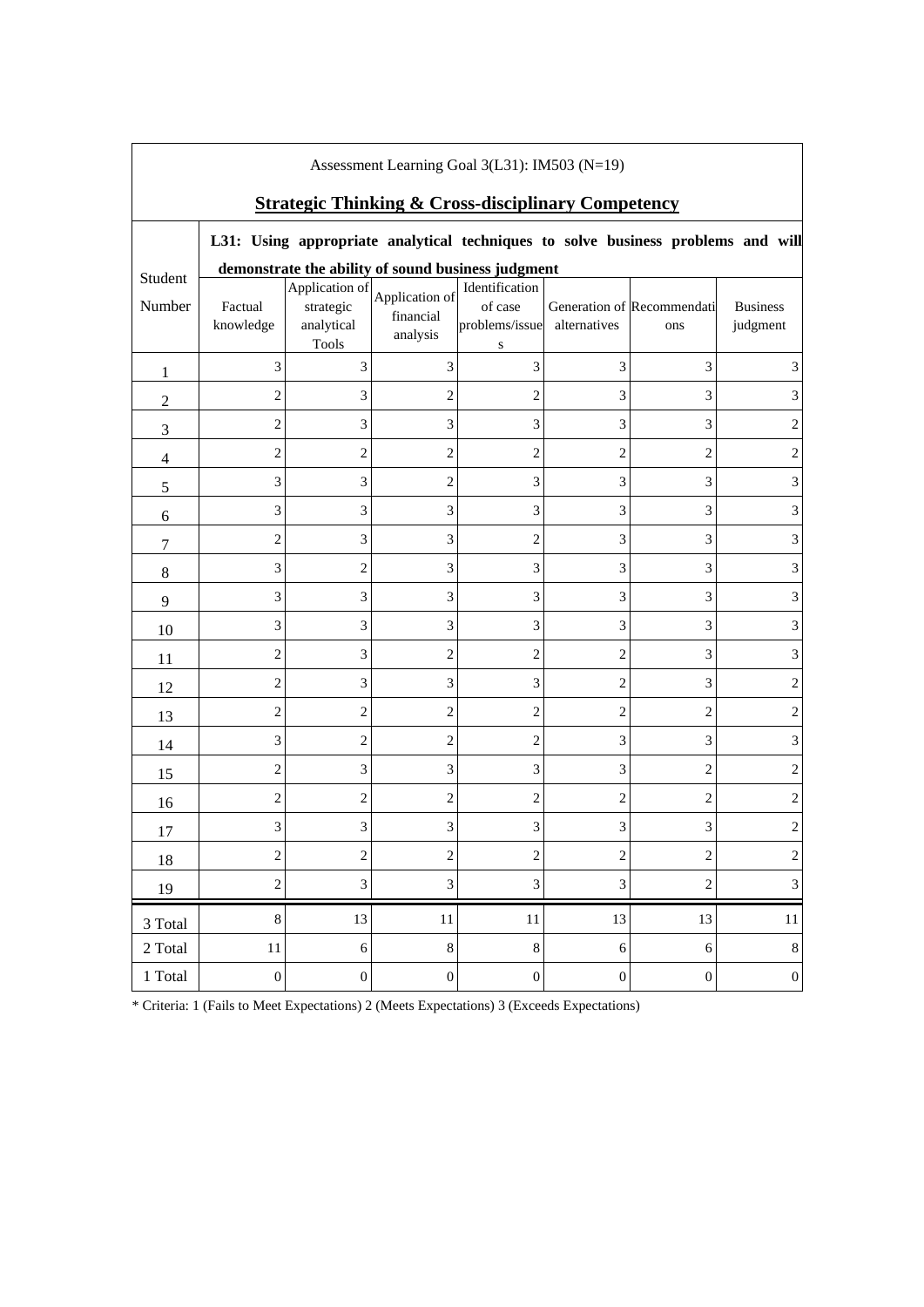| Assessment Learning Goal 3(L32): IM503 (N=19)                 |                                              |                             |                         |                             |                         |                             |  |  |
|---------------------------------------------------------------|----------------------------------------------|-----------------------------|-------------------------|-----------------------------|-------------------------|-----------------------------|--|--|
| <b>Strategic Thinking &amp; Cross-disciplinary Competency</b> |                                              |                             |                         |                             |                         |                             |  |  |
| Student                                                       | L32: Synthesizing different discipline areas |                             |                         |                             |                         |                             |  |  |
| Number                                                        | Consideration                                | Management<br>principle     | Discipline<br>knowledge | Intellectual<br>sensitivity | Horizontal<br>synthesis | Vertical<br>synthesis       |  |  |
| 1                                                             | 3                                            | 3                           | 3                       | $\ensuremath{\mathfrak{Z}}$ | 3                       | 3                           |  |  |
| $\overline{2}$                                                | $\mathfrak{2}$                               | $\boldsymbol{2}$            | $\overline{c}$          | $\overline{c}$              | $\overline{c}$          |                             |  |  |
| $\mathfrak{Z}$                                                | 3                                            | $\boldsymbol{2}$            | 3                       | 3                           | 3                       | 3                           |  |  |
| $\overline{4}$                                                | $\mathbf{2}$                                 | $\overline{c}$              | 3                       | $\mathfrak{Z}$              | 3                       | 3                           |  |  |
| 5                                                             | 3                                            | $\overline{c}$              | 3                       | 3                           | 3                       | 3                           |  |  |
| 6                                                             | 3                                            | $\sqrt{2}$                  | 3                       | $\ensuremath{\mathfrak{Z}}$ | 3                       | 3                           |  |  |
| $\tau$                                                        | $\overline{c}$                               | $\overline{c}$              | $\overline{c}$          | $\overline{c}$              | $\overline{c}$          | $\overline{c}$              |  |  |
| $\,8\,$                                                       | $\overline{2}$                               | $\overline{c}$              | $\overline{c}$          | $\mathbf{2}$                | $\overline{c}$          | $\overline{2}$              |  |  |
| 9                                                             | 3                                            | $\mathfrak{Z}$              | 3                       | $\ensuremath{\mathfrak{Z}}$ | $\overline{c}$          | 3                           |  |  |
| 10                                                            | 3                                            | 3                           | 3                       | $\overline{2}$              | $\overline{c}$          | 2                           |  |  |
| 11                                                            | $\overline{c}$                               | $\overline{c}$              | 3                       | $\ensuremath{\mathfrak{Z}}$ | 3                       | $\ensuremath{\mathfrak{Z}}$ |  |  |
| 12                                                            | $\overline{c}$                               | $\overline{c}$              | $\overline{c}$          | $\sqrt{2}$                  | $\overline{c}$          | $\overline{c}$              |  |  |
| 13                                                            | $\mathfrak{2}$                               | $\ensuremath{\mathfrak{Z}}$ | $\overline{c}$          | $\overline{c}$              | $\overline{c}$          | $\overline{2}$              |  |  |
| 14                                                            | 3                                            | 3                           | 3                       | $\mathfrak{Z}$              | $\overline{2}$          | $\overline{c}$              |  |  |
| 15                                                            | $\overline{c}$                               | $\overline{c}$              | 3                       | 3                           | $\overline{c}$          | 2                           |  |  |
| 16                                                            | $\mathfrak{2}$                               | $\overline{c}$              | $\overline{c}$          | $\sqrt{2}$                  | 3                       | $\overline{2}$              |  |  |
| 17                                                            | 3                                            | 3                           | 3                       | 3                           | 3                       | 3                           |  |  |
| 18                                                            | $\mathfrak{2}$                               | $\overline{c}$              | $\overline{c}$          | $\sqrt{2}$                  | $\overline{c}$          | 2                           |  |  |
| 19                                                            | $\overline{3}$                               | $\mathbf{2}$                | 3                       | 3                           | 3                       | 3                           |  |  |
| 3 Total                                                       | 9                                            | 6                           | 12                      | 11                          | 9                       | 9                           |  |  |
| 2 Total                                                       | 10                                           | 13                          | $\boldsymbol{7}$        | $\,8\,$                     | 10                      | 10                          |  |  |
| 1 Total                                                       | $\boldsymbol{0}$                             | $\boldsymbol{0}$            | $\boldsymbol{0}$        | $\boldsymbol{0}$            | $\boldsymbol{0}$        | $\boldsymbol{0}$            |  |  |

٦

\* Criteria: 1 (Fails to Meet Expectations) 2 (Meets Expectations) 3 (Exceeds Expectations)

 $\Gamma$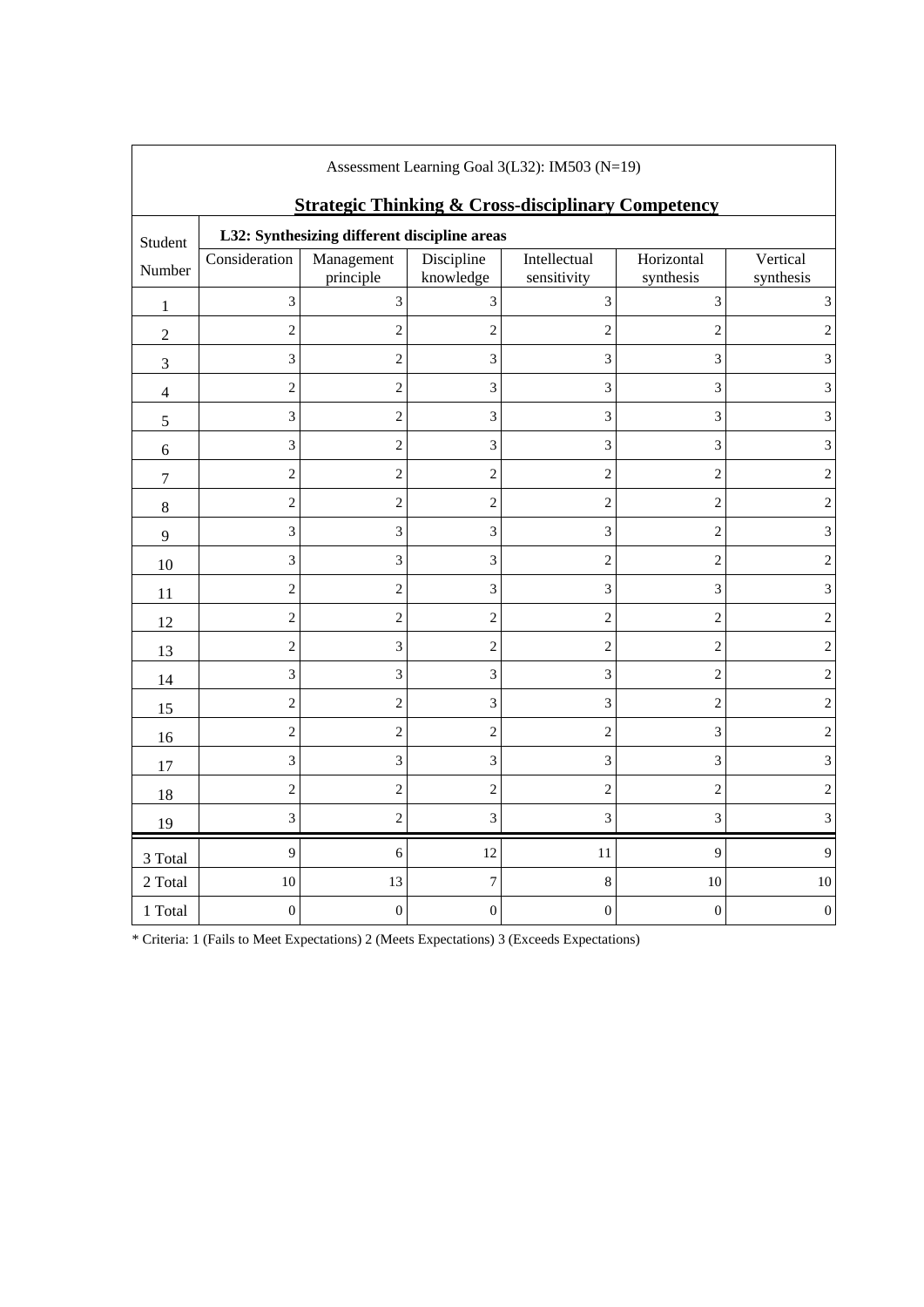| Assessment Learning Goal $4(L41)$ : IM503 (N=19)                                            |                                   |                                                      |  |  |  |  |
|---------------------------------------------------------------------------------------------|-----------------------------------|------------------------------------------------------|--|--|--|--|
| Domain expertise in IT and Media Industry                                                   |                                   |                                                      |  |  |  |  |
| L41: Building IT/Media industry specific knowledge and understand the key issues<br>Student |                                   |                                                      |  |  |  |  |
| Number                                                                                      | Build industry specific knowledge | Understand the key issues of business<br>environment |  |  |  |  |
| $\,1\,$                                                                                     | $\overline{3}$                    | $\overline{3}$                                       |  |  |  |  |
| $\sqrt{2}$                                                                                  | $\overline{2}$                    | $\overline{c}$                                       |  |  |  |  |
| 3                                                                                           | $\mathfrak{Z}$                    | 3                                                    |  |  |  |  |
| $\overline{\mathcal{L}}$                                                                    | $\overline{3}$                    | 3                                                    |  |  |  |  |
| 5                                                                                           | $\overline{3}$                    | $\overline{3}$                                       |  |  |  |  |
| $\sqrt{6}$                                                                                  | $\mathfrak{Z}$                    | 3                                                    |  |  |  |  |
| $\boldsymbol{7}$                                                                            | 3                                 | 3                                                    |  |  |  |  |
| $8\,$                                                                                       | $\overline{c}$                    | $\overline{2}$                                       |  |  |  |  |
| 9                                                                                           | 3                                 | 3                                                    |  |  |  |  |
| $10\,$                                                                                      | $\overline{2}$                    | $\sqrt{2}$                                           |  |  |  |  |
| 11                                                                                          | $\overline{3}$                    | 3                                                    |  |  |  |  |
| 12                                                                                          | $\mathbf{1}$                      | $\,1$                                                |  |  |  |  |
| 13                                                                                          | $\overline{c}$                    | $\sqrt{2}$                                           |  |  |  |  |
| 14                                                                                          | $\overline{3}$                    | 3                                                    |  |  |  |  |
| 15                                                                                          | $\mathfrak{Z}$                    | 3                                                    |  |  |  |  |
| 16                                                                                          | $\overline{2}$                    | 3                                                    |  |  |  |  |
| 17                                                                                          | $\overline{3}$                    | $\overline{3}$                                       |  |  |  |  |
| 18                                                                                          | 3                                 | 3                                                    |  |  |  |  |
| 19                                                                                          | $\overline{2}$                    | 3                                                    |  |  |  |  |
| 3 Total                                                                                     | 12                                | 14                                                   |  |  |  |  |
| 2 Total                                                                                     | $\sqrt{6}$                        | $\overline{4}$                                       |  |  |  |  |
| 1 Total                                                                                     | $\mathbf{1}$                      | $\,1$                                                |  |  |  |  |

Assessment Learning Goal 4(L41): IM503 (N=19)

 $\mathsf{l}$ 

 $\overline{\phantom{a}}$